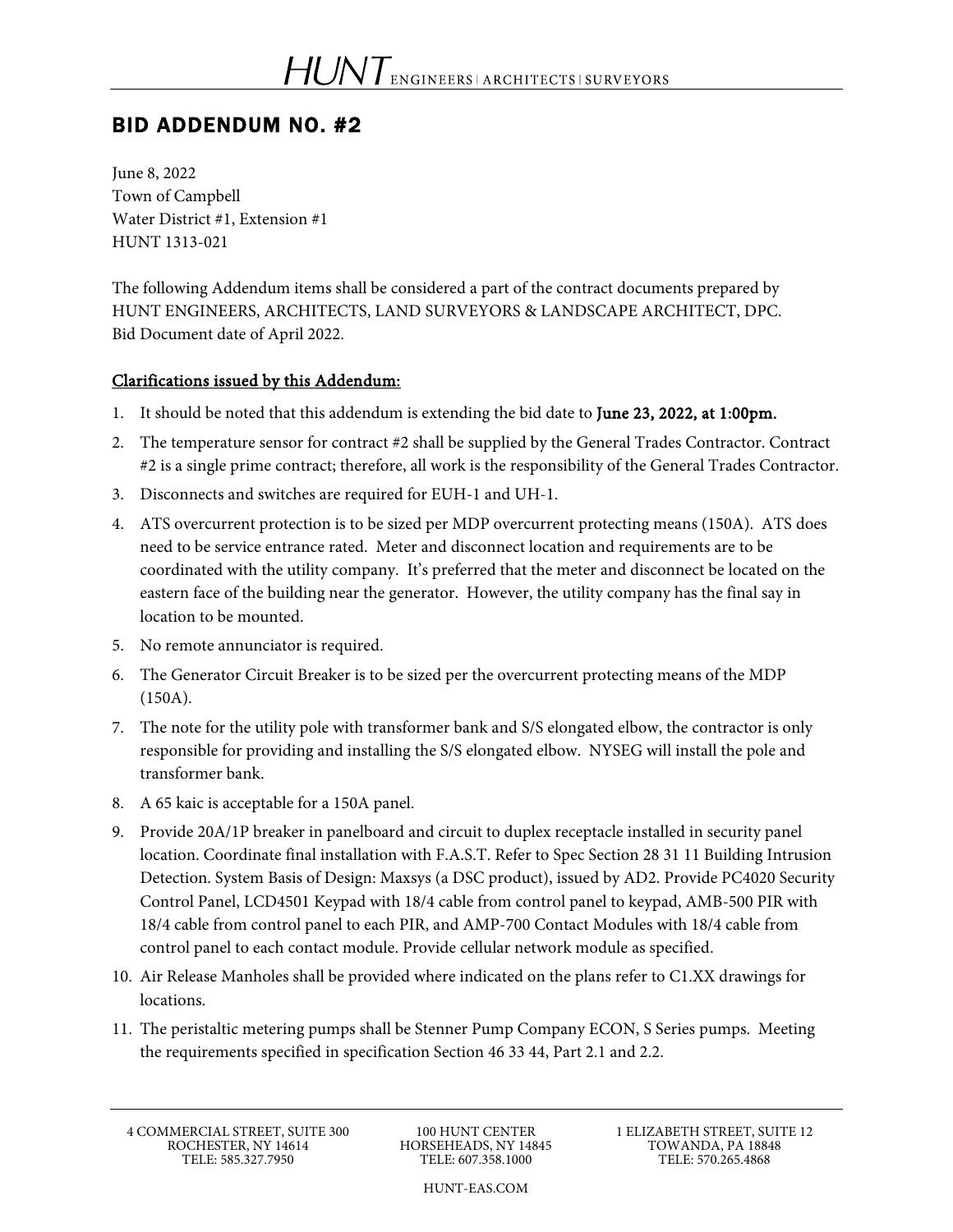- 12. Toshiba Electromagnetic Flowmeter, as provided by Giangarlo Scientific Company has been approved as an "or equal" to the proposed Badger Flow Metering specified in the project. This flow meter shall meet all requirements listed in the specification and has been reviewed as such.
- 13. The proposed production well will be drilled in the Summer/Early Fall of 2022. The owner has signed a contract with the Drilling Company to complete the production well.
- 14. At this time the delivery date of the Panelogic Equipment has not been established. The purchase of this equipment will be made once the project has been awarded. A copy of the quote from Panelogic is attached for reference to confirm what is being provided/supplied by Panelogic.
- 15. It should be noted that the Substantial Completion is October 1, 2023 and Final Completion is November 30, 2023 for both Contracts. It is preferred and indicated at the pre-bid that we would like Contract #2 completed as soon as possible and preferably prior to July 2023. But other than this noted in the pre-bid meeting there are no established completions dates other than the ones listed above as October 1, 2023 and November 30, 2023, respectively.
- 16. The work at the existing well house is defined on the plans and in the specifications. The work here is the same as for the proposed well house, with just a shorter utility pole. No drawings will be provided for the existing well house.
- 17. The installation of the natural gas line from the limit of Contract #2 to the building is the responsibility of the of the General Trades Contractor awarded Contract #2.
- 18. The excavation and backfill of the gas line is the responsibility of the G.C. in Contract #2. The detail for installation has been provided within this addendum.
- 19. The owner will furnish all chemicals. Contractor shall furnish the 55-gallon drum for future use.
- 20. The fence post around the generator pad shall be installed per the Structural Plans. Details indicate cored with embedded anchors. (detail 4/S2.2)
- 21. The line pressure sensor is the pressure gauge shown on M2.1
- 22. The conduit for the pressure transducer shall be 1 ½" diameter.
- 23. The Well Depth Sensor is the responsibility of the G.C. to provide and install. The Sensor's conduit shall enter the building through the floor, similar to the electrical conduits. The sensor shall terminate at the Panelogic Panel.
- 24. There have been no soil borings for the project completed. We have provided the drilling log for the test well, drilled off the end of Evergreen Place for reference and a generalization of the soils throughout the project limits.
- 25. The flow meter needs to be capable of recording ad maximum flow rate of 150 gpm.
- 26. The upstream and downstream spool piece lengths are identified on M1.1 as 2.5 ft and 1.5 ft respectively in the piping plan, the section view indicated the minimum spool piece lengths.
- 27. The scale for both views shown on M1.1 should be  $1" = 2'$ .
- 28. Waterline Trench Detail Clarifications Detail 3/Sheet C5.4 is for all work within the NYSDOT Roadway. Detail 1/Sheet C3.0 is for all work within the NYSDOT Roadway and Steuben County Roadway. Detail 2/Sheet C3.0 is for all work outside the NYSDOT Roadway and Steuben County Roadway but within the 1:1 Road Prism. Areas shaded in grey are within the roadway or road prism and will require select granular fill conforming to NYSDOT 203.07.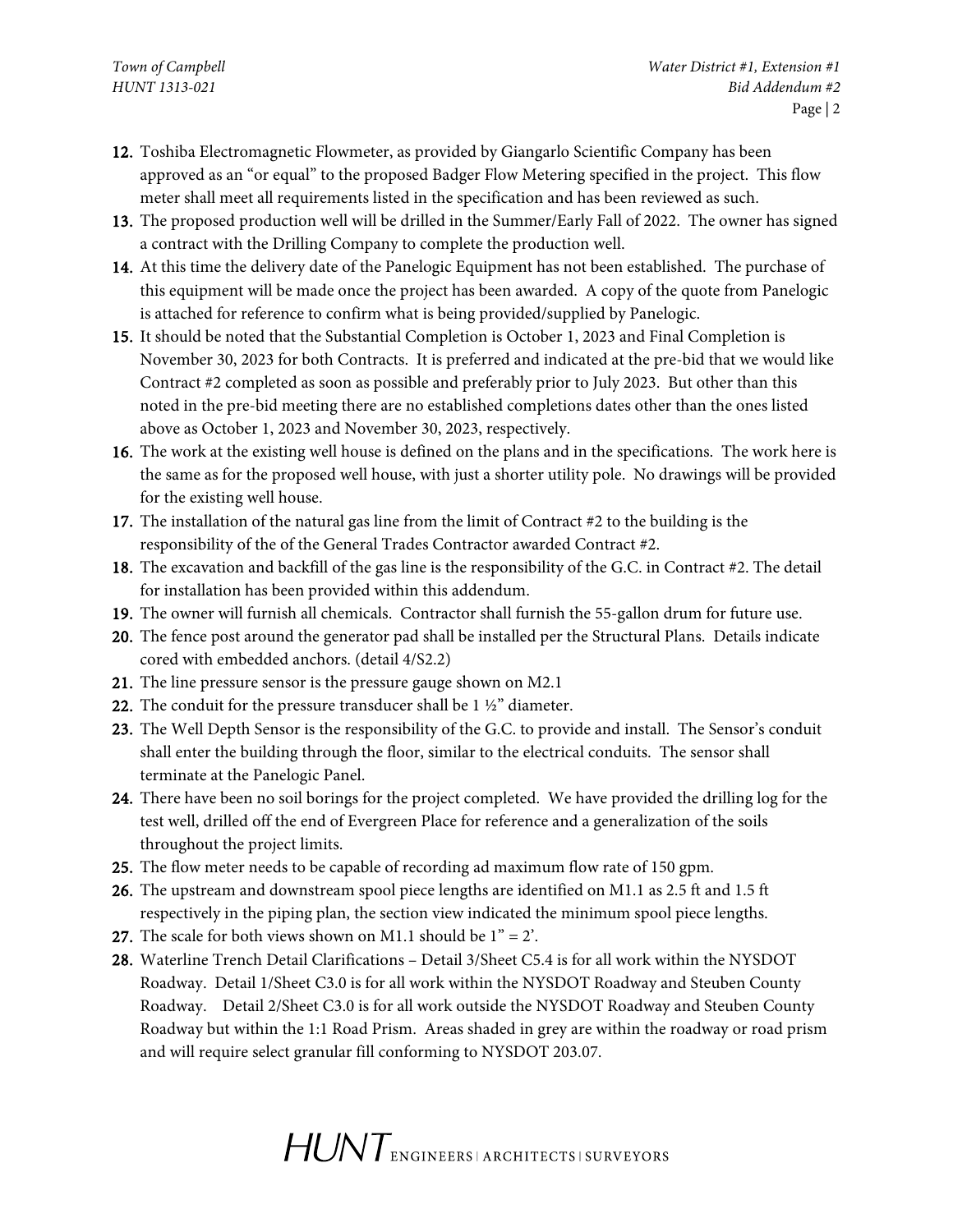# Project Manual Sections issued by this Addendum:

Panelogic, Inc. Quote No. 2022015 Moodys Water Supply Services, LLC Well Log dated April 9, 2021 Section 28 31 11 Building Intrusion Detection

# Drawings issued by this Addendum:

AD-1 Natural Gas Detail for Contract #2

## Revisions to Project Manual issued by this Addendum:

### ITEM AD1-1 Refer to the Advertisement for Bids

- AMEND Paragraph 4, Sentence 3, "Such bids shall be received at the Campbell Town Hall until 1:00pm, June 15, 2022, …"
- TO READ Paragraph 4, Sentence 3, "Such bids shall be received at the Campbell Town Hall until 1:00pm, June 23, 2022, …"
- ITEM AD1-2 Refer to Section 28 31 11 Building Intrusion Detection
	- ADD Section 28 31 11 Building Intrusion Detection in its entirety.

## Revisions to Drawings issued by this Addendum:

ITEM AD1-3 Refer to Contract #2 Evergreen Place Well & Control Building Drawings ADD Drawing AD-1 Natural Gas Detail – Contract #2 in its entirety.

End of Addendum #2

ACKNOWLEDGMENT OF RECEIPT BY:

LEGAL NAME OF BIDDER: \_\_\_\_\_\_\_\_\_\_\_\_\_\_\_\_\_\_\_\_\_\_\_\_\_\_\_\_\_\_\_\_\_\_\_\_\_\_\_\_\_\_\_\_\_\_\_\_\_\_\_\_\_\_

 $BY$  (Signature & Title):

DATE:

THIS PAGE SHALL BE ATTACHED TO AND SUBMITTED WITH THE BID PROPOSAL.

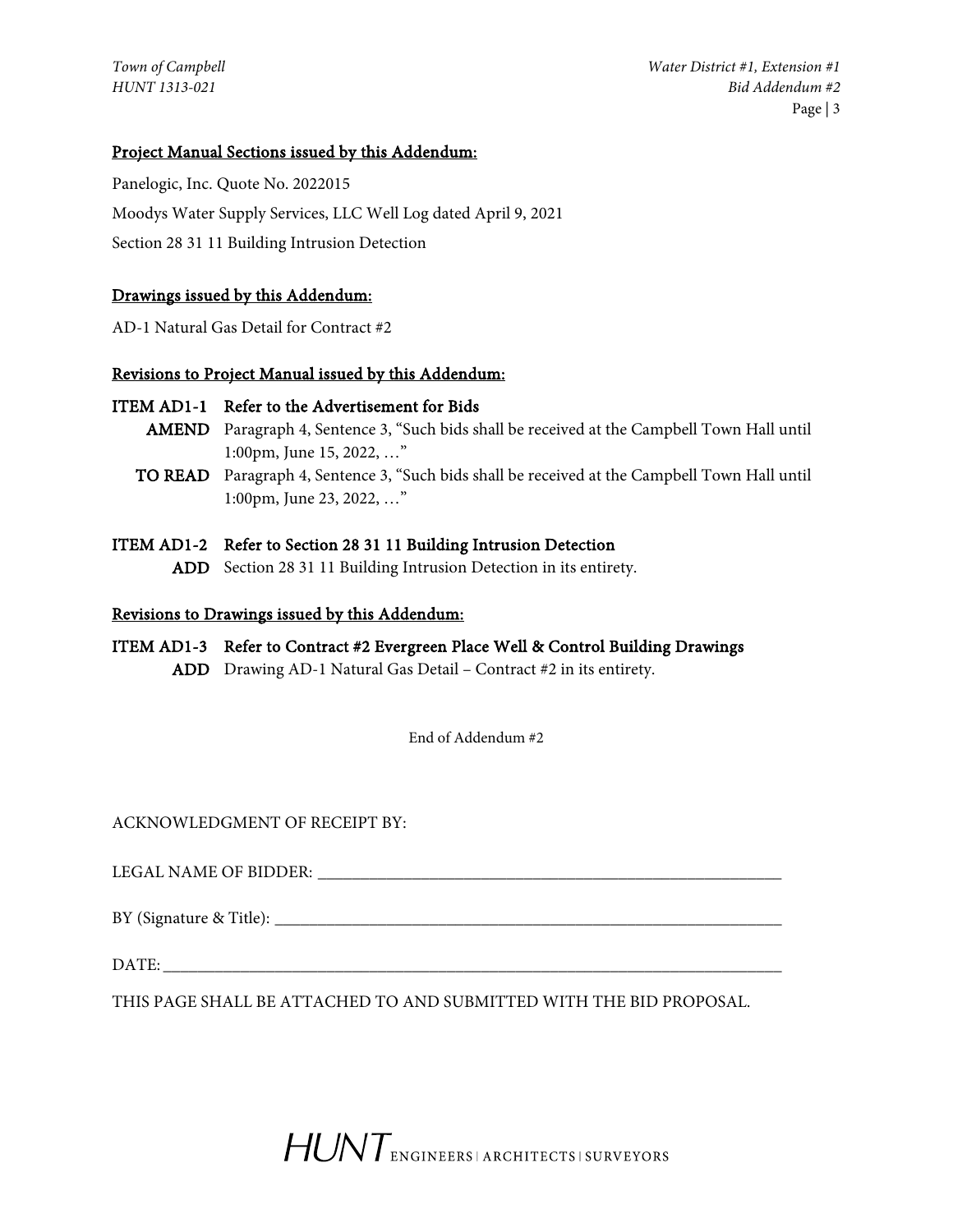

366 Baker Street, Corning, NY 14830

http://www.panelogic.com

607-936-9911 Fax: 607-936-0619 Email: panelogic@panelogic.com

*Quote No. 2022015*

*Page 1 of 2*

April, 14 2022 Tom Austin Town of Campbell 8529 Main Street

Dear Tom :

Thank you for this opportunity to be of assistance. We are pleased to provide you with this quotation for the Remote Well Controls per our discussion on 1/5/22, Revised 04/14/22. The price quoted is based on our discussions. Campbell DPW will be providing all mechanical and electrical installation of the antenna, antenna cable, well sensor, pressure sensor, Chlorine analyzer, Well pump VFD, and chemical pumps. PaneLogic will be responsible for providing the following:

\*\*Due to the current Covid-19 Pandemic part deliveries may be delayed, overall delivery times may vary.

Long Lead Times:

- ? Weeks: Schneider Electric has no dates for availability for small PLCs

#### *Part No. Line*

*Lead Time*

1 RADIO ENCLOSURE

*Part Description* Radio Enclosure

This line item includes labor and materials needed to build, wire, and checkout the enclosure:

- (1) Wall Mount Enclosure, 30"x24"x10"
- (1) 3 Position Selector Switch
- (1) Power Supply, 24VDC/2.1A
- (1) Schneider Electric TM241CE24R PLC
- (2) Analog Input Module, 4Ch
- (2) Elpro Ethernet Modem
	- (1) Antenna Cable, 100 Ft
	- (1) Antenna Cable, 150 Ft
	- (2) Antenna, Omni-directional, 8dB
- (2) Lightening Arrestor, Antenna
- (1) Surge Suppressor, 120VAC
- (2) Surge Suppressor, 24VDC
- (1) APC BR700G UPS
- (1) Lot of terminals, circuit breakers, din rail, wire way, labels, etc...
- *Quantity U/M Unit Price Line Item Total*

*Part No. Line*

3 LINE PRESSURE SENSOR

*Part Description* Line Pressure Sensor

This line item includes the following:

- (1) Pressure Sensor, 145PSI, 24VDC

 $1$  EA

*Lead Time*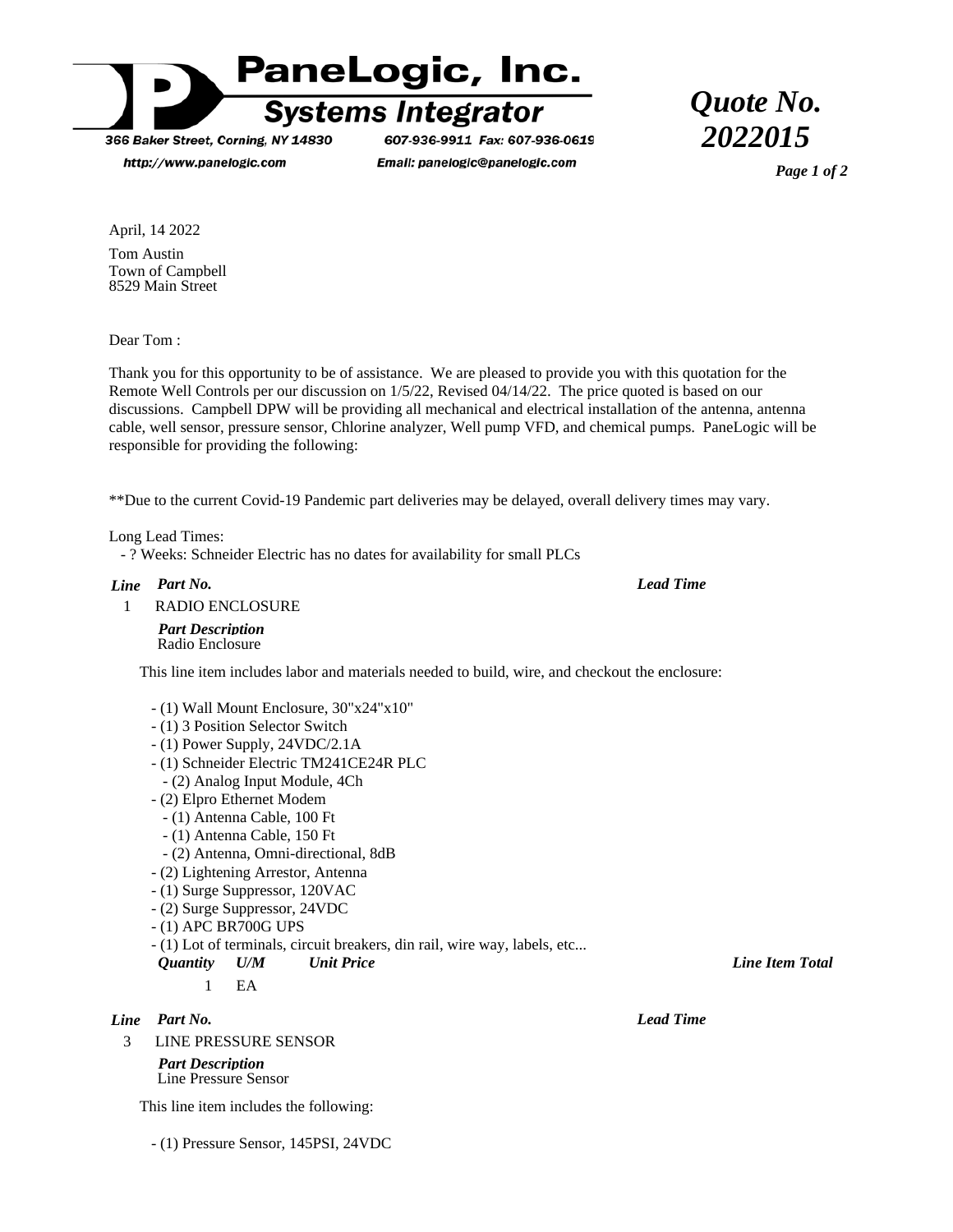

Roger Badura PaneLogic Inc

\_\_\_\_\_\_\_\_\_\_\_\_\_\_\_\_\_\_\_\_\_\_\_\_\_\_\_\_\_\_\_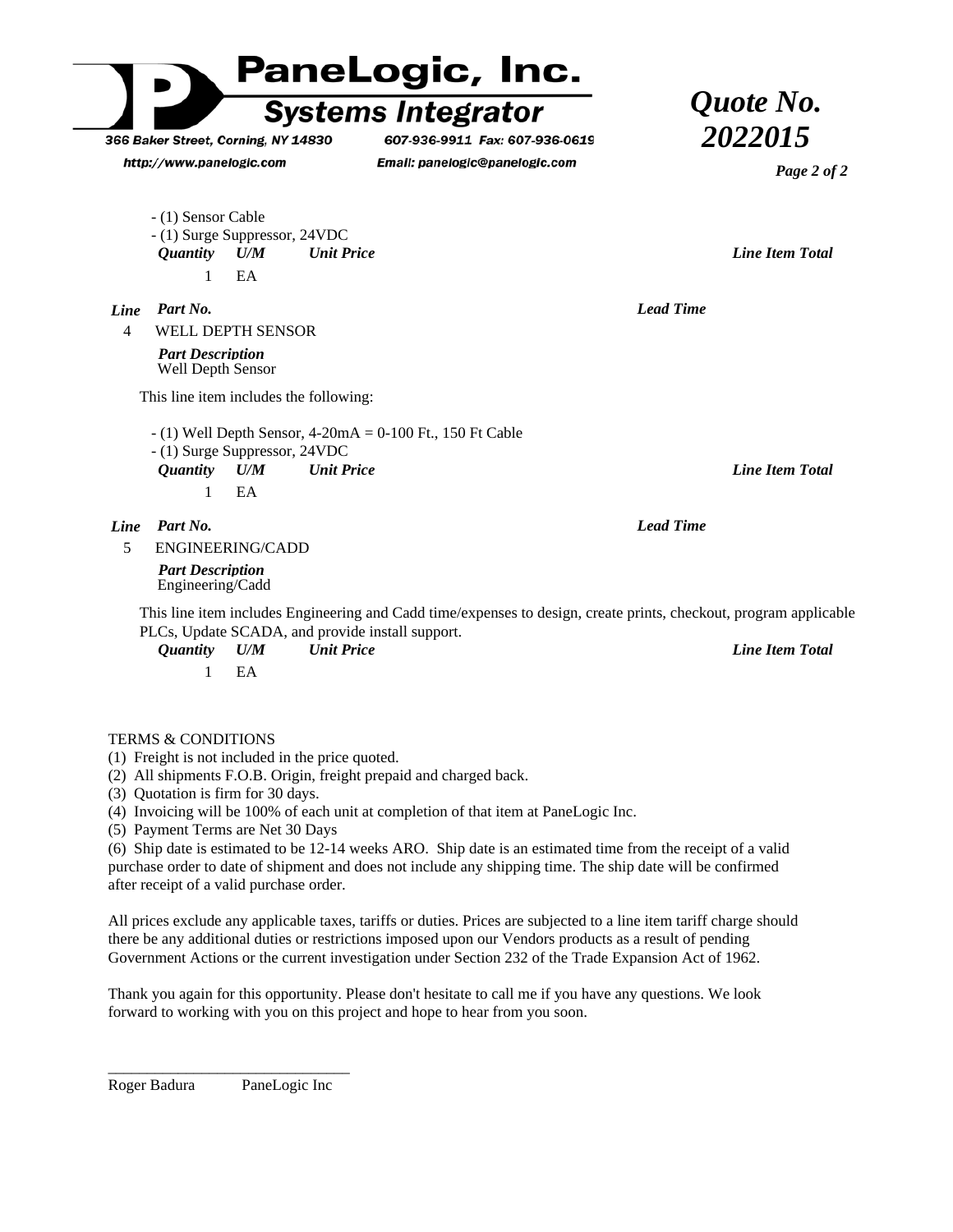### Moodys Water Supply Services, LLC.

# Well Log

| <b>Client: Town of Campbell</b>                  | Date: April 9, 2021                           |  |
|--------------------------------------------------|-----------------------------------------------|--|
| Location: 42.226734 -77.182665                   | Well No. Campbell District Ext. 1 Test Well 2 |  |
| Driller: Bill Frey - Frey Well Drilling          | Contract No. 20NY070                          |  |
| Boring Depth: 158 feet abandoned back to 39 feet | Water Level: 6.24 feet                        |  |
| Boring Diameter: 6 inch                          |                                               |  |

| Depth        | Footage        | Lithology                        | Remarks                         |  |
|--------------|----------------|----------------------------------|---------------------------------|--|
| 0 to 8       | 8              | Brown gravely clay               | Sticky                          |  |
| 8 to 23      | 15             | Gravel                           | Rounded .5" and larger          |  |
| 23 to 31     | $^{\rm 8}$     | Sand                             |                                 |  |
| 31 to 39     | $\overline{8}$ | Gravel                           | wet                             |  |
| 39 to 101.5  | 62.5           |                                  | Clean .5" to 2" rounded gravel. |  |
| 101.5 to 106 | 4.5            | Clay                             | Grey - no gravel                |  |
| 106 to 152   | 46             | Small Gravel, clay and sand      | Very little water               |  |
| 152          |                | Clay                             | Grey no gravel                  |  |
|              |                | Bedrock                          | <b>Gray Shale</b>               |  |
|              |                | Drilled to 158 to verify bedrock |                                 |  |
|              |                |                                  |                                 |  |
|              |                |                                  |                                 |  |
|              |                |                                  |                                 |  |
|              |                |                                  |                                 |  |
|              |                |                                  |                                 |  |
|              |                |                                  |                                 |  |
|              |                |                                  |                                 |  |
|              |                |                                  |                                 |  |
|              |                |                                  |                                 |  |
|              |                |                                  |                                 |  |
|              |                |                                  |                                 |  |
|              |                |                                  |                                 |  |
|              |                |                                  |                                 |  |
|              |                |                                  |                                 |  |
|              |                |                                  |                                 |  |
|              |                |                                  |                                 |  |
|              |                |                                  |                                 |  |
|              |                |                                  |                                 |  |
|              |                |                                  |                                 |  |
|              |                |                                  |                                 |  |
|              |                |                                  |                                 |  |
|              |                |                                  |                                 |  |
|              |                |                                  |                                 |  |
|              |                |                                  |                                 |  |
|              |                |                                  |                                 |  |
|              |                |                                  |                                 |  |
|              |                |                                  |                                 |  |
|              |                |                                  |                                 |  |
|              |                |                                  |                                 |  |

Page 1 of 1

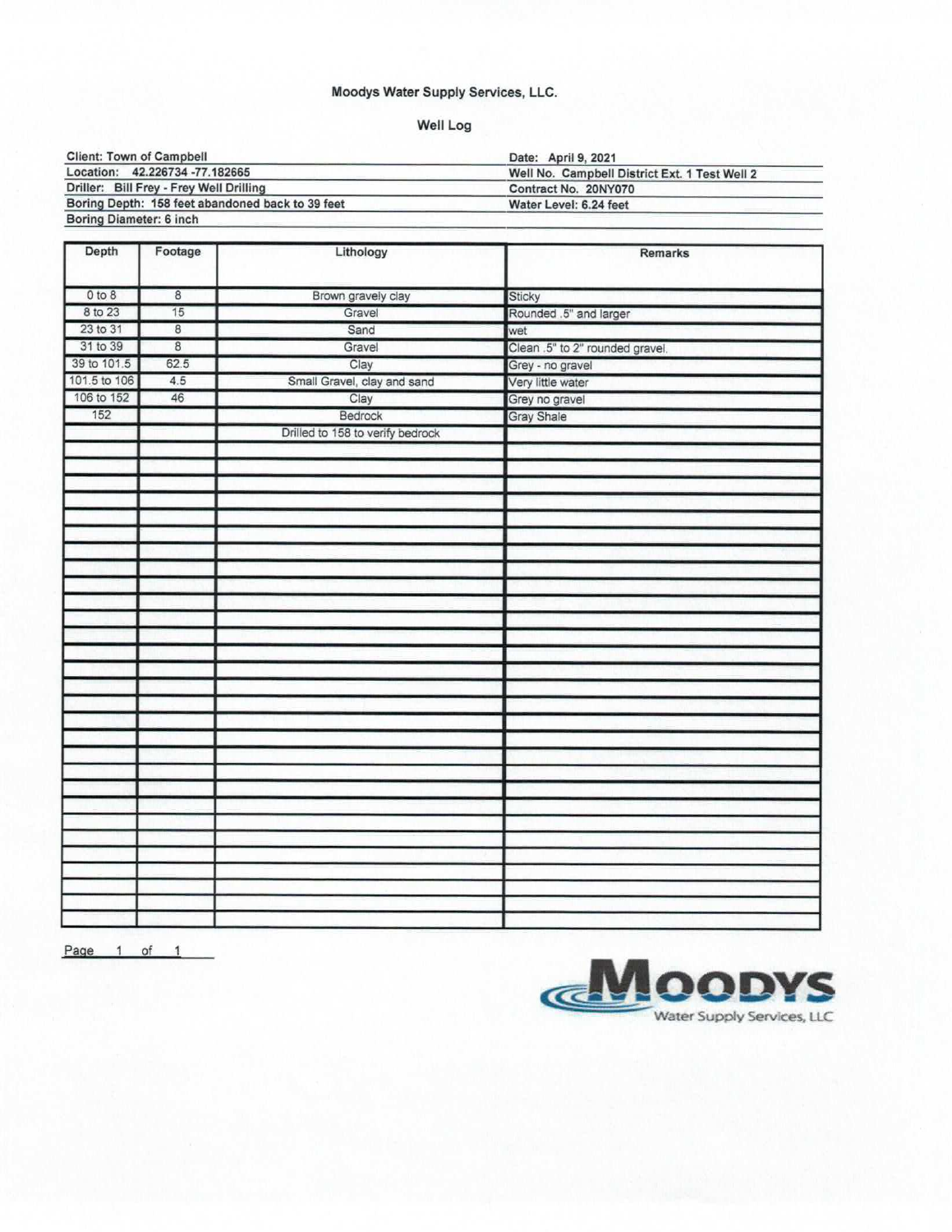# SECTION 28 31 11 BUILDING INTRUSION DETECTION

#### PART 1 GENERAL

#### 1.1 SECTION INCLUDES

- A. Intrusion detection system requirements.
- B. Alarm control unit.
- C. Keypads.
- D. Initiating devices.

#### 1.2 RELATED REQUIREMENTS

- A. Section 26 05 26 Grounding and Bonding for Electrical Systems.
- B. Section 26 05 33.13 Conduit for Electrical Systems.
- C. Section 26 05 53 Identification for Electrical Systems: Identification products and requirements.

#### 1.3 REFERENCE STANDARDS

- A. 47 CFR 15 Radio Frequency Devices; current edition.
- B. NECA 1 Standard for Good Workmanship in Electrical Construction; 2015.
- C. NFPA 70 National Electrical Code; Most Recent Edition Adopted by Authority Having Jurisdiction, Including All Applicable Amendments and Supplements.
- D. UL 609 Local Burglar Alarm Units and Systems; Current Edition, Including All Revisions.
- E. UL 634 Connectors and Switches for Use with Burglar-Alarm Systems; Current Edition, Including All Revisions.
- F. UL 636 Holdup Alarm Units and Systems; Current Edition, Including All Revisions.
- G. UL 639 Intrusion-Detection Units; Current Edition, Including All Revisions.
- H. UL 864 Control Units and Accessories for Fire Alarm Systems; Current Edition, Including All Revisions.
- I. UL 1037 Antitheft Alarms and Devices; Current Edition, Including All Revisions.

#### 1.4 ADMINISTRATIVE REQUIREMENTS

- A. Coordination:
	- 1. Coordinate compatibility of devices for the installed locations with work provided under other sections or by others.
		- a. Doors and Windows: See appropriate Division 8 sections.
	- 2. Coordinate the placement of sensors and keypads with millwork, furniture, equipment, etc. installed under other sections or by others.
	- 3. Coordinate the work with other installers to provide communication lines required for alarm control unit connection to central station.
	- 4. Notify Engineer of any conflicts with or deviations from Contract Documents. Obtain direction before proceeding with work.

BUILDING INTRUSION DETECTION Section 28 31 11 Page 1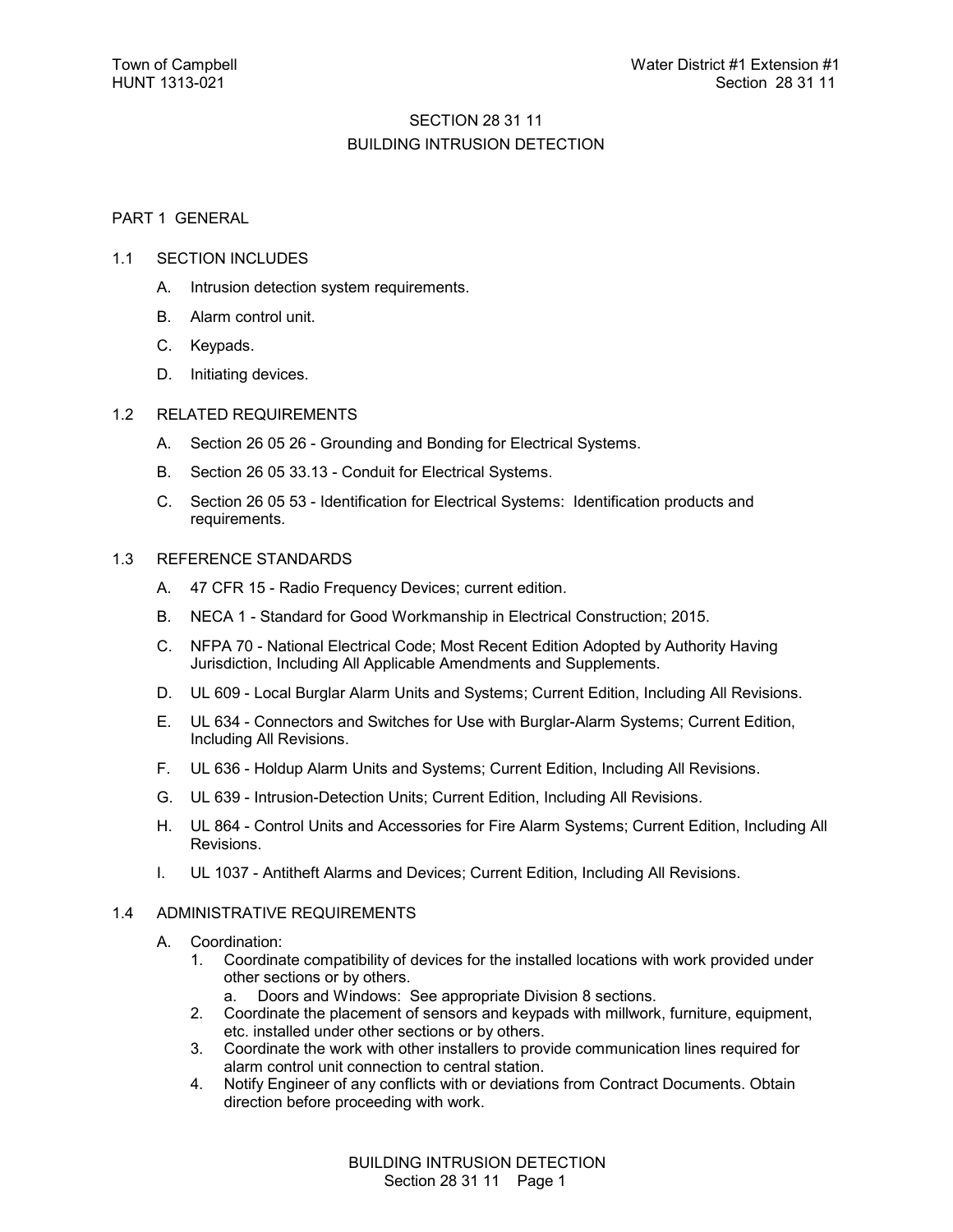- B. Preinstallation Meeting: Conduct meeting with facility representative and other related equipment manufacturers to discuss intrusion detection system interface requirements.
- C. Sequencing:
	- 1. Do not install sensors and keypads until final surface finishes and painting are complete.

#### 1.5 SUBMITTALS

- A. See Section 01 30 00 Administrative Requirements, for submittal procedures.
- B. Product Data: Provide manufacturer's standard catalog pages and data sheets for each system component. Include ratings, configurations, standard wiring diagrams, dimensions, finishes, service condition requirements, and installed features.
	- 1. Motion Detectors: Include detailed motion detection coverage range diagrams.
- C. Shop Drawings: Include plan views indicating locations of system components and proposed size, type, and routing of conduits and/or cables. Include system interconnection schematic diagrams. Include requirements for interface with other systems.
- D. Certify that proposed system design and components meet or exceed specified requirements.
- E. Evidence of qualifications for maintenance contractor (if different entity from installer).
- F. Manufacturer's Installation Instructions: Indicate application conditions and limitations of use stipulated by product testing agency. Include instructions for storage, handling, protection, examination, preparation, installation, and operation of product.
- G. Manufacturer's detailed field testing procedures.
- H. Field quality control test reports.
- I. Operation and Maintenance Data: Include detailed information on system operation, equipment programming and setup, replacement parts, and recommended maintenance procedures and intervals.
	- 1. Include contact information for entity that will be providing contract maintenance and trouble call-back service.
- J. Warranty: Submit sample of manufacturer's warranty and documentation of final executed warranty completed in Owner's name and registered with manufacturer.
- K. Maintenance contracts.
- L. Project Record Documents: Record actual locations of system components and installed wiring arrangements and routing.

#### 1.6 QUALITY ASSURANCE

- A. Comply with requirements of NFPA 70.
- B. Maintain at the project site a copy of each referenced document that prescribes execution requirements.
- C. Manufacturer Qualifications: Company specializing in manufacturing the products specified in this section with minimum three years documented experience.
- D. Installer Qualifications: Company specializing in performing the work of this section with minimum three years documented experience with intrusion detection systems of similar size, type, and complexity and providing contract maintenance service as a regular part of their business; authorized representative of control unit manufacturer.
- E. Maintenance Contractor Qualifications: Same entity as installer.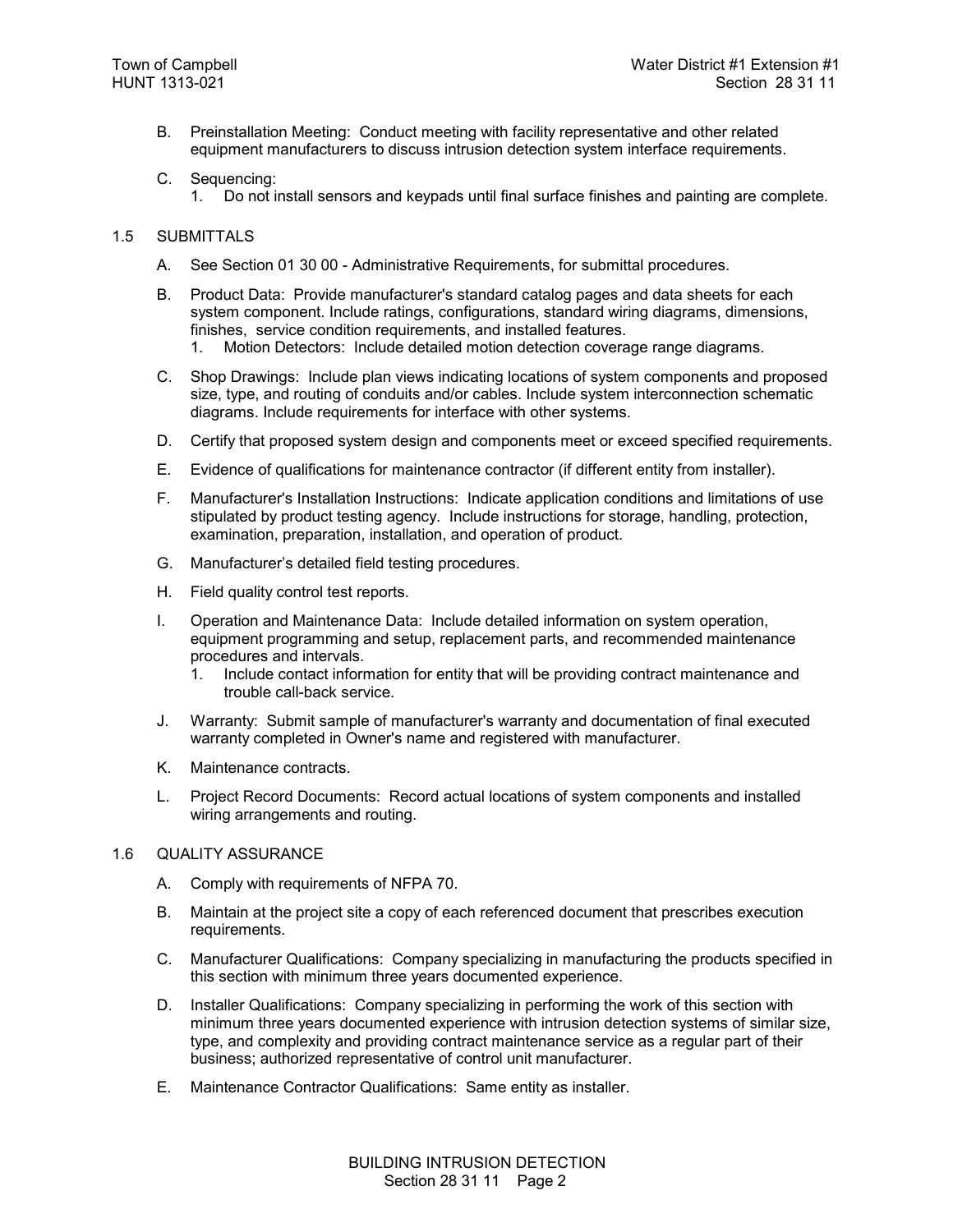- F. Product Listing Organization Qualifications: An organization recognized by OSHA as a Nationally Recognized Testing Laboratory (NRTL) and acceptable to authorities having jurisdiction.
- 1.7 DELIVERY, STORAGE, AND HANDLING
	- A. Receive, inspect, handle, and store products in accordance with manufacturer's instructions.
	- B. Store products in manufacturer's unopened packaging, keep dry and protect from damage until ready for installation.
- 1.8 FIELD CONDITIONS
	- A. Maintain field conditions within manufacturer's required service conditions during and after installation.

#### PART 2 PRODUCTS

#### 2.1 INTRUSION DETECTION SYSTEM REQUIREMENTS

- A. Provide new intrusion detection system consisting of all required equipment, conduit, boxes, wiring, connectors, hardware, supports, accessories, software, system programming, etc. as necessary for a complete operating system that provides the functional intent indicated.
- B. Alarm Control Unit: New addressable alarm control panel located as indicated.
- C. Combination fire/intrusion systems are not permitted.
- D. Keypads: Located as indicated.
- E. Initiating Device Requirements: 1. Provide motion detectors to detect intruder located as indicated.
- F. Provide products listed, classified, and labeled as suitable for the purpose intended.
- G. Electromagnetic Interference/Radio Frequency Interference (EMI/RFI) Limits: Comply with FCC requirements of 47 CFR 15, for Class B, consumer application.

#### 2.2 ALARM CONTROL UNIT

- A. Manufacturers:
	- 1. Addressable Alarm Control Panel:
		- a. Digital Security Controls (DSC); a brand of Tyco International; MAXSYS v3.2: www.dsc.com/#sle.
- B. Alarm Control Panel: Modular construction.
	- 1. Enclosure: Lockable; provide tamper protection.
	- 2. Power Supply:
		- a. Primary Power: 120 VAC; provide suitable transformer/power supply; supervised for loss of AC power.
		- b. Secondary Power: Standby battery; provide suitable capacity for minimum standby time required by listing requirements, applicable codes, and authority having jurisdiction, but not less than four hours; provide suitable battery charger; supervised for low battery condition; protected from accidental reversal of battery leads.
- C. Alarm Initiating Circuits: Supervised.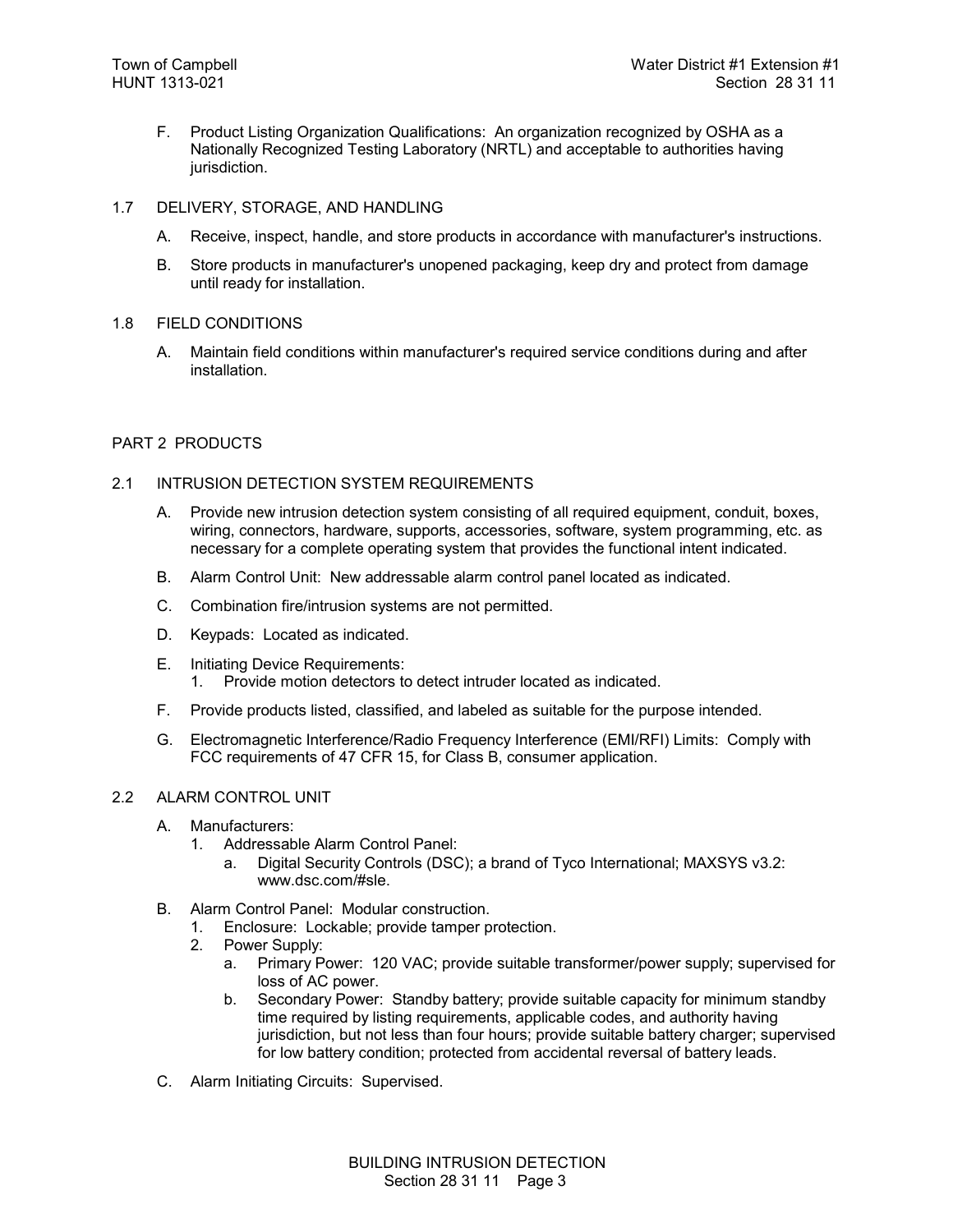- 1. Hardwired Zones: Supports both normally closed and normally open conventional (non-addressable) initiating devices.
- 2. Addressable Zones: Supports addressable initiating devices and modules using multiplexed polling loops.
- 3. Wireless Zones: Supports wireless devices using wireless receivers and repeaters.
- D. Alarm Notification Circuits: Supervised.
- E. Communications Interfaces: Supervised.
	- 1. Supports system reporting to central station receivers via integral interface or accessory interface modules using:
		- a. Digital cellular network: Napco SLE-LTEV V Sole Path Burglary Communicator
- F. Keypads: Supervised.
	- 1. Minimum Number of Keypads Supported: Equivalent to basis of design.
- G. Peripheral Devices: Supervised; provide tamper protection.
- H. Output Relays:
	- 1. Relay Modules: Form C relays (normally open and normally closed); provide tamper protection.
	- 2. Programmable to respond to system events, according to defined scheduling, or by manual activation from keypad.
- I. User Codes:
	- 1. Each user code to be individually assignable to any defined authority level for configurable access to system features and functions.
- 2.3 KEYPADS
	- A. Manufacturer: Same as manufacturer of alarm control unit.
- 2.4 INITIATING DEVICES
	- A. Manufacturers: Same as manufacturer of alarm control units where possible.
	- B. General Requirements:
		- 1. Provide devices suitable for intended application and location to be installed.
		- Addressable Systems:
			- a. Addressable Devices: Individually identifiable by control unit.
			- b. Provide suitable addressable modules for connection to conventional (non-addressable) devices and other components that provide a dry closure output.
	- C. Contacts:
		- 1. Magnetic Contacts: Encapsulated reed switch(es) and separate magnet; designed to monitor opened/closed position of doors or windows.
			- a. Use high security contacts (balanced magnetic type) for doors..
	- D. Motion Detectors:
		- 1. Passive Infrared (PIR) Motion Detectors: Designed to detect intruder by sensing movement of thermal energy between zones.

#### PART 3 EXECUTION

- 3.1 EXAMINATION
	- A. Verify that field measurements are as indicated.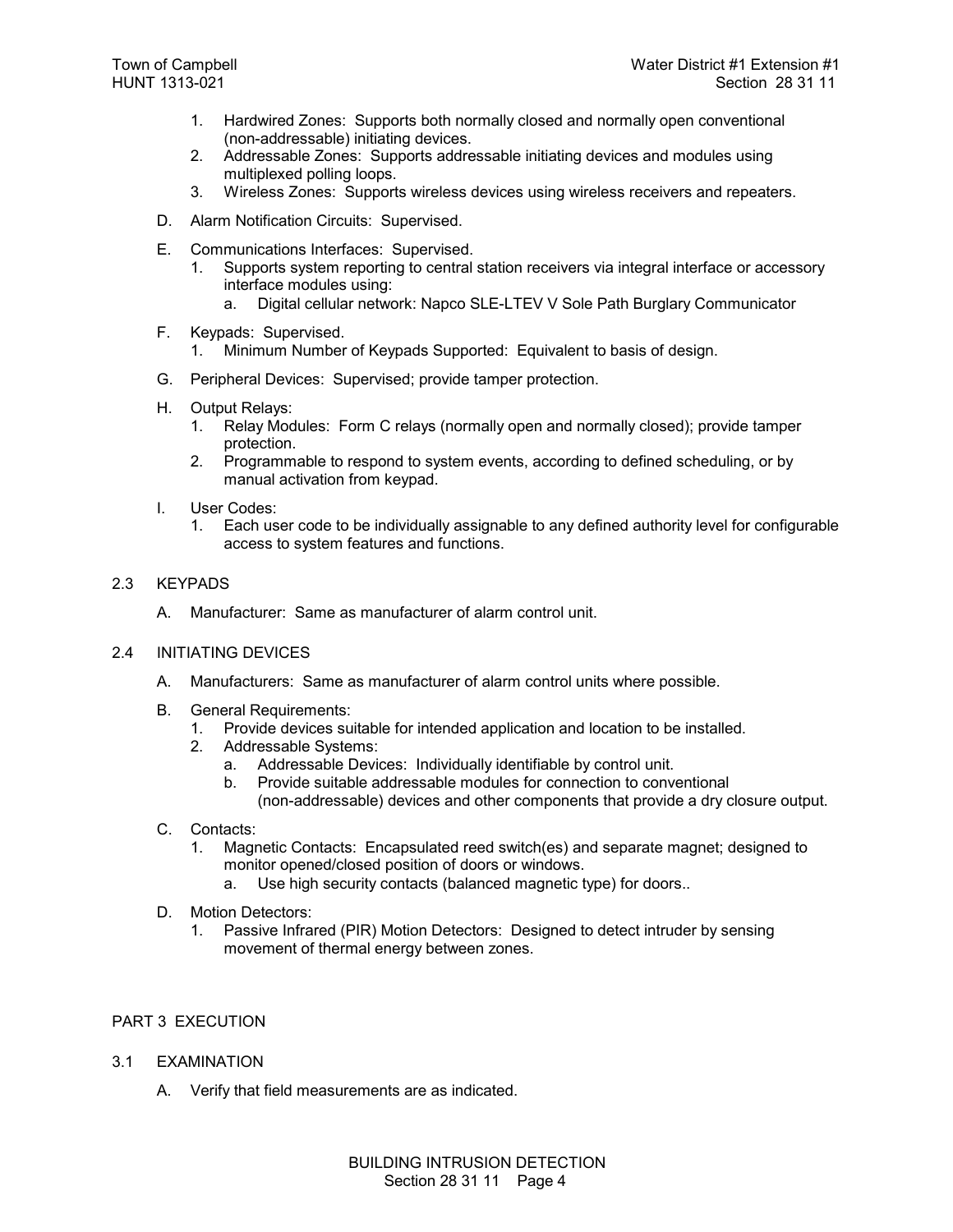- B. Verify that ratings and configurations of system components are consistent with the indicated requirements.
- C. Verify that mounting surfaces are ready to receive system components.
- D. Verify that branch circuit wiring installation is completed, tested, and ready for connection to system.
- E. Verify that conditions are satisfactory for installation prior to starting work.

#### 3.2 INSTALLATION

- A. Perform work in accordance with NECA 1 (general workmanship).
- B. Install products in accordance with manufacturer's instructions.
- C. Wiring Method: Unless otherwise indicated, use wiring in conduit. 1. Conduit: Comply with Section 26 05 33.13.
- D. Provide grounding and bonding in accordance with Section 26 05 26.

#### 3.3 FIELD QUALITY CONTROL

- A. Prepare and start system in accordance with manufacturer's instructions.
- B. Inspection and testing to include, at a minimum:
	- 1. Test each initiating device for proper response by alarm control unit.
	- 2. Test for proper operation of output relays.
- C. Correct defective work, adjust for proper operation, and retest until entire system complies with Contract Documents.

#### 3.4 ADJUSTING

A. Program system parameters according to requirements of Owner.

#### 3.5 CLEANING

A. Clean exposed surfaces to remove dirt, paint, or other foreign material and restore to match original factory finish.

### 3.6 CLOSEOUT ACTIVITIES

- A. Demonstration: Demonstrate proper operation of system to Owner, and correct deficiencies or make adjustments as directed.
- B. Training: Train Owner's personnel on operation, adjustment, and maintenance of system.
	- 1. Use operation and maintenance manual as training reference, supplemented with additional training materials as required.
	- 2. Provide minimum of four hours of training.
	- 3. Location: At project site.

#### 3.7 PROTECTION

A. Protect installed system components from subsequent construction operations.

#### 3.8 MAINTENANCE

A. Provide trouble call-back service upon notification by Owner: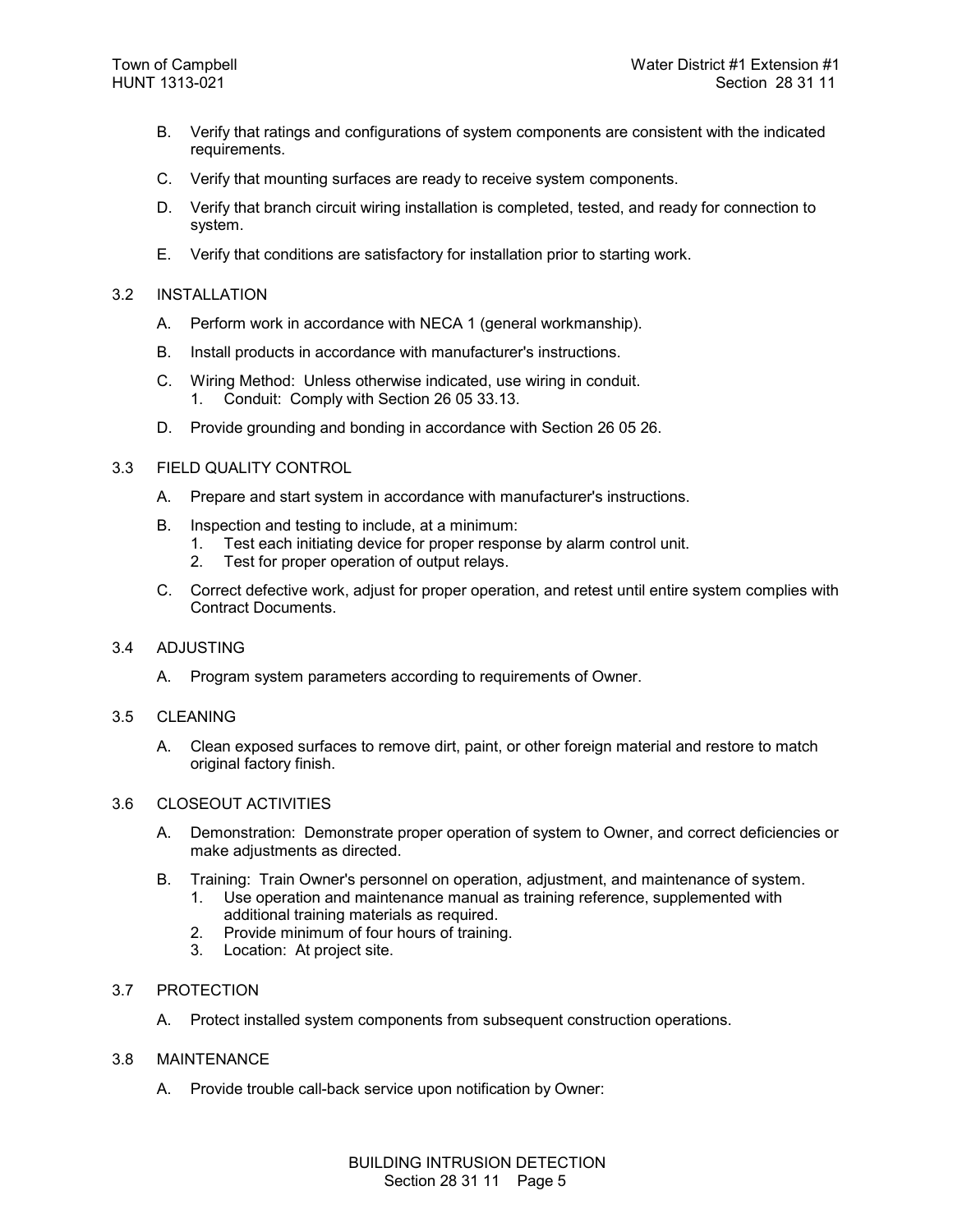- 1. Include allowance for call-back service during normal working hours at no extra cost to Owner.
- 2. Owner will pay for call-back service outside of normal working hours on an hourly basis, based on actual time spent at site and not including travel time; include hourly rate and definition of normal working hours in maintenance contract.

END OF SECTION